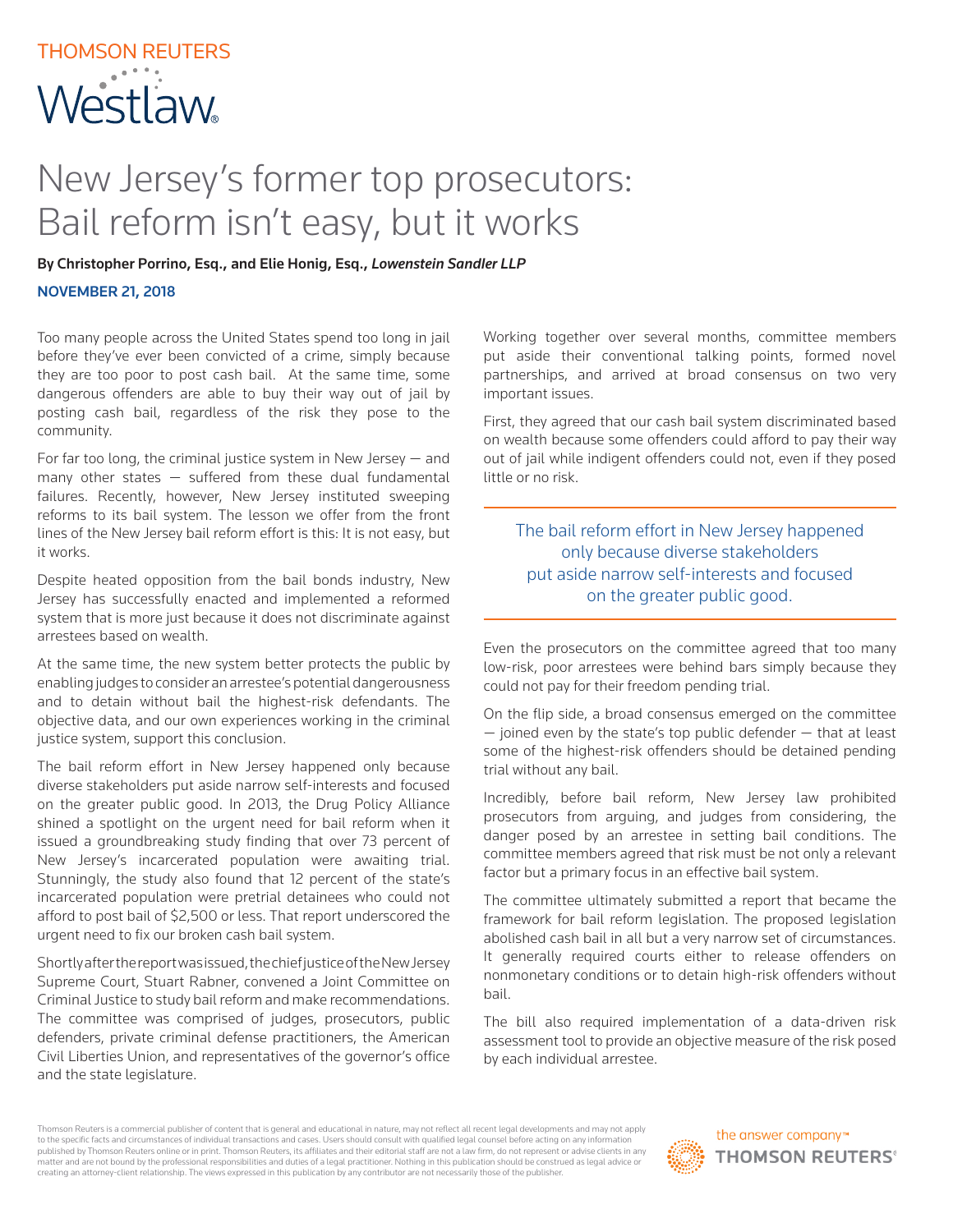The bill further called for an amendment to the New Jersey Constitution, because the constitution as written entitled all defendants to cash bail.

The proposed constitutional amendment permitted judges to detain without bail some arrestees deemed high-risk by the court if necessary to ensure the arrestee's future appearance in court or to protect the public.

At first, the legislation and accompanying constitutional amendment appeared to be headed toward quick and decisive enactment. The measures enjoyed broad bipartisan support from then-Gov. Chris Christie, a Republican, and from the Democratic-controlled state Senate and Assembly.

Liberal-leaning interest groups like the ACLU supported the reform measures, as did many criminal law practitioners, including the attorney general's office and the public defender. A broad alliance coalesced in favor of bail reform, transcending traditional fault lines of politics and ideology.

Passage of the new law seemed all but assured  $-$  until the bail bonds industry intervened. Sensing an existential threat, the multibillion-dollar industry took the clever tack of enlisting the Southern Christian Leadership Conference — the legendary civil rights organization co-founded by Dr. Martin Luther King Jr. — to advocate on its behalf.

The SCLC dispatched representatives to New Jersey to argue that bail reform would discriminate against minorities. That argument so plainly lacked merit  $-$  the vast majority of the pretrial incarcerated population who stood to benefit from abolition of cash bail were minorities — that the bail bonds industry's strategic lobbying effort failed.

The bill passed with overwhelming majorities of the Assembly and the Senate. Christie signed the bill into law, and voters overwhelmingly approved a ballot referendum to amend the state constitution by a 62 percent to 38 percent margin.

New Jersey's new system went into effect Jan. 1, 2017. Under the new law, arrestees charged by warrant are held in county jail for a maximum of 48 hours before their first court appearance (though the average stay in county jail before first appearance is closer to 24 hours).

The arrestee is fingerprinted through the automated Livescan system. The risk assessment tool then automatically evaluates various factors, including the nature and seriousness of the new charges, the arrestee's criminal history, and the arrestee's history of appearance or non-appearance in court.

The risk assessment tool automatically scores each arrestee on risk of new criminal activity and risk of non-appearance in court (each on a 1 to 6 scale, with 6 being highest) and risk of new violent criminal activity (a yes/no determination).

Importantly, these risk assessment scores are not binding on the judge or the parties. Rather, they provide an objective and standardized measure of the risk posed by each individual alleged offender.

It remains up to the prosecutor and defense attorney to make appropriate arguments, and for the judge to apply discretion in deciding whether to detain the arrestee without bail or to release the arrestee on appropriate nonmonetary conditions (such as home confinement, electronic monitoring, curfew and stay-away orders).

Since implementation of the new system, approximately 18 percent of arrestees charged by warrant have been detained without bail, while the remaining 82 percent either have been released on their own recognizance or on nonmonetary conditions. Fewer than 0.1 percent of all arrestees have been released on cash bail.

The new legislation also contains speedy-trial rules requiring prosecutors to indict any detained defendant within 90 days after arrest and then to try the case within 180 days after indictment. Violation of the deadlines results in release of the defendant from prison, but not dismissal of charges.

Under the old system, arrestees spent an average of 314 days in jail awaiting trial, and delays sometimes lasted as long as two years or more. Under the new system, all defendants held without bail are assured of a trial within 270 days after arrest.

To be sure, bail reform in New Jersey required hard work, innovation and creativity by prosecutors, defense lawyers and the courts alike. All the relevant players in the criminal justice system had to learn to prioritize potential jail cases; to understand and make proper use of the new risk assessment tool; to conduct detention hearings promptly and fairly; to meet earlier discovery requirements necessary for detention hearings; and to comply with speedy trial deadlines.

While prosecutors, defense attorneys and judges faced challenges during the first months under the new bail reform, the new procedures now are well ingrained in the everyday course of work. What once felt cataclysmic now seems routine.

Now that the new system has been in place for nearly two years, the objective data proves decisively that bail reform in New Jersey has been a sweeping success.

In 2017 — the first year when judges could consider danger in denying cash bail to arrestees — over 8,000 of the state's highest-risk arrestees were detained pending trial, with no opportunity to buy their freedom by posting a bail bond.

During that time, New Jersey's violent crime index fell by 5.7 percent, including a 14.3 percent drop in murders and significant decreases in robbery, assault and burglary rates. Preliminary data indicates that violent crime rates have fallen again in 2018. At the same time  $-$  with indigent,